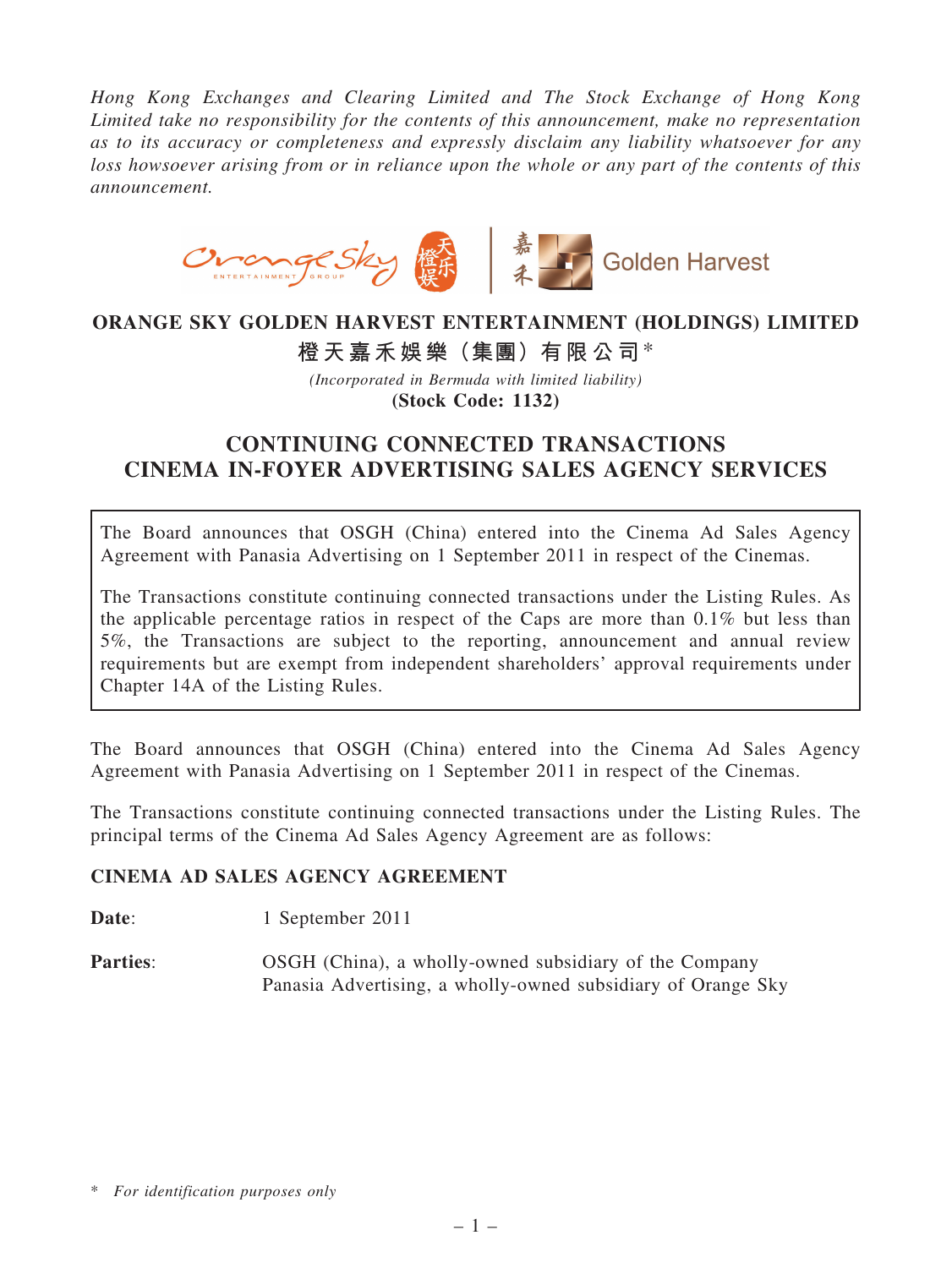- Subject matter: OSGH (China) shall engage Panasia Advertising on an exclusive basis to provide cinema in-foyer advertising sales agency services (including the procurement and solicitation of in-foyer advertisements and collection of advertising fees from in-foyer advertising customers for the Cinemas) to OSGH (China) in respect of the advertisements to be displayed at the Cinemas by using the foyer and advertising facilities of the Cinemas.
- Consideration: The advertising fees payable by the customers for the in-foyer advertising at the Cinemas shall be shared between OSGH (China) (as to 60%) and Panasia Advertising (as to 40%). OSGH (China)'s share of the advertising fees shall be paid by Panasia Advertising to OSGH (China) on a monthly basis. In the event that the OSGH (China)'s share of advertising fees in aggregate in respect of an individual Cinema pursuant to the foregoing profit-sharing arrangements falls below the profit guarantee as calculated in accordance with the below paragraph at the end of the relevant year, Panasia Advertising shall pay OSGH (China) the shortfall amount.
- Profit guarantee: Panasia Advertising agreed to provide an annual profit guarantee in favour of OSGH (China) in connection with each of the Cinemas. The profit guarantee for each of the Cinemas shall be calculated by multiplying the aggregate box office income of that Cinema before tax for that year by  $2\%$ , subject to the following adjustments:
	- 1. In the event that the foyer and advertising facilities of the Cinemas cannot be utilised in full, and are subject to certain limitations of advertising (e.g. prohibition of holding motor shows, real estate exhibitions or the foyer not being situated in an enclosed area), the profit guarantee amount in connection with the relevant Cinema for the relevant year shall be deducted by an amount equivalent to 5% of the profit guarantee for each of such in-foyer advertising projects, subject to a maximum deduction of 20%.
	- 2. In the event that there have been any existing in-foyer advertising projects, the profit guarantee amount in connection with the relevant Cinema for the relevant year shall be deducted by an amount equivalent to the higher of the aggregate amount of the advertising fees of all such existing in-foyer advertising projects or 5% of the profit guarantee for each of such existing in-foyer advertising projects.
	- 3. In the event that the Cinema refuses to display any advertisement as procured by Panasia Advertising, the profit guarantee amount in connection with the relevant Cinema for the relevant year shall be deducted by an amount equivalent to 5% of the profit guarantee for each of such refusals.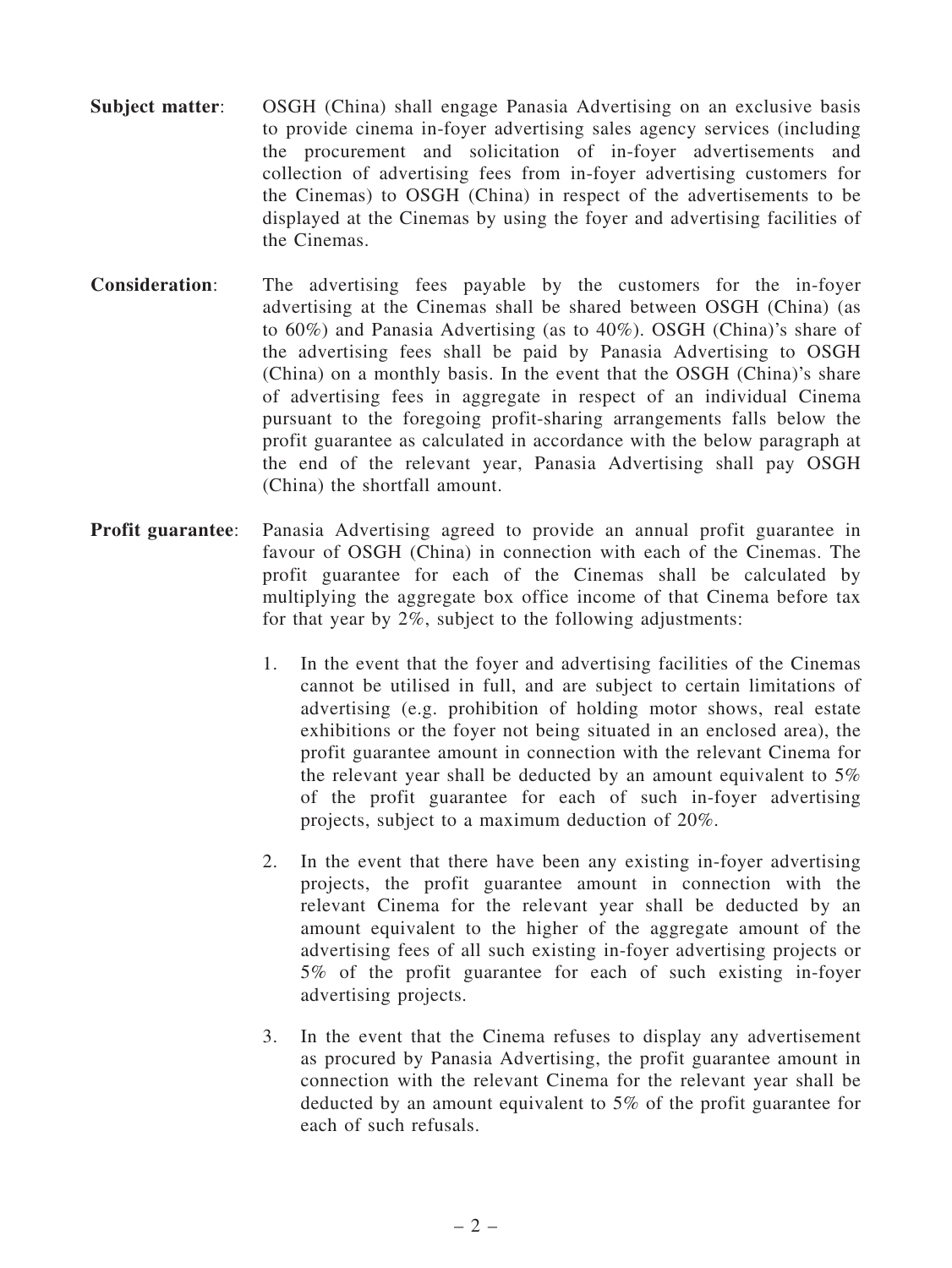- 4. In the event that any Cinema undertakes an in-foyer advertising project without the consent of Panasia Advertising, Panasia Advertising is entitled to refuse to provide the profit guarantee of the relevant year in respect of the defaulting Cinema if, after two written warnings by Panasia Advertising, such Cinema fails to rectify the default at the request of Panasia Advertising.
- 5. If the relevant Cinema is unable to meet 30% of the target aggregate box office income for each year, no profit guarantee will be provided by Panasia Advertising in respect of that Cinema for that particular year.
- Term: A term commencing from 1 September 2011 to 31 December 2013 which may be renewed by the parties subject to mutual agreement to be reached within 6 months before the expiration of the said term. In the event that the parties are unable to reach the agreement to renew at the expiration of the said term, the parties may continue the negotiation for a period of 3 months after the date of expiration of the said term, during which the Cinema Ad Sales Agency Agreement shall remain valid and enforceable.

#### ANNUAL CAPS

The annual caps in respect of the Transactions for the three years ending 31 December 2013 shall be RMB2,000,000 (equivalent to approximately HK\$2,400,000), RMB10,000,000 (equivalent to approximately HK\$12,000,000) and RMB17,000,000 (equivalent to approximately HK\$20,400,000), respectively.

The terms of the Cinema Ad Sales Agency Agreement were negotiated on an arms' length basis, on normal commercial terms and were determined by reference to the prevailing market profit sharing arrangements in respect of cinema in-foyer advertising sales agency services in the PRC. The Caps were determined based on the estimated advertising fees receivable for foyer and advertising facilities of the Cinemas having regard to (a) the expected number of Cinemas to be operated by the Group in the three financial years ending 31 December 2013; (b) the expected level of seasonal fluctuation in the rental income of the in-foyer advertising in respect of the Cinemas; and (c) the profit guarantee to be provided by Panasia Advertising in respect of the Cinemas under the Cinema Ad Sales Agency Agreement.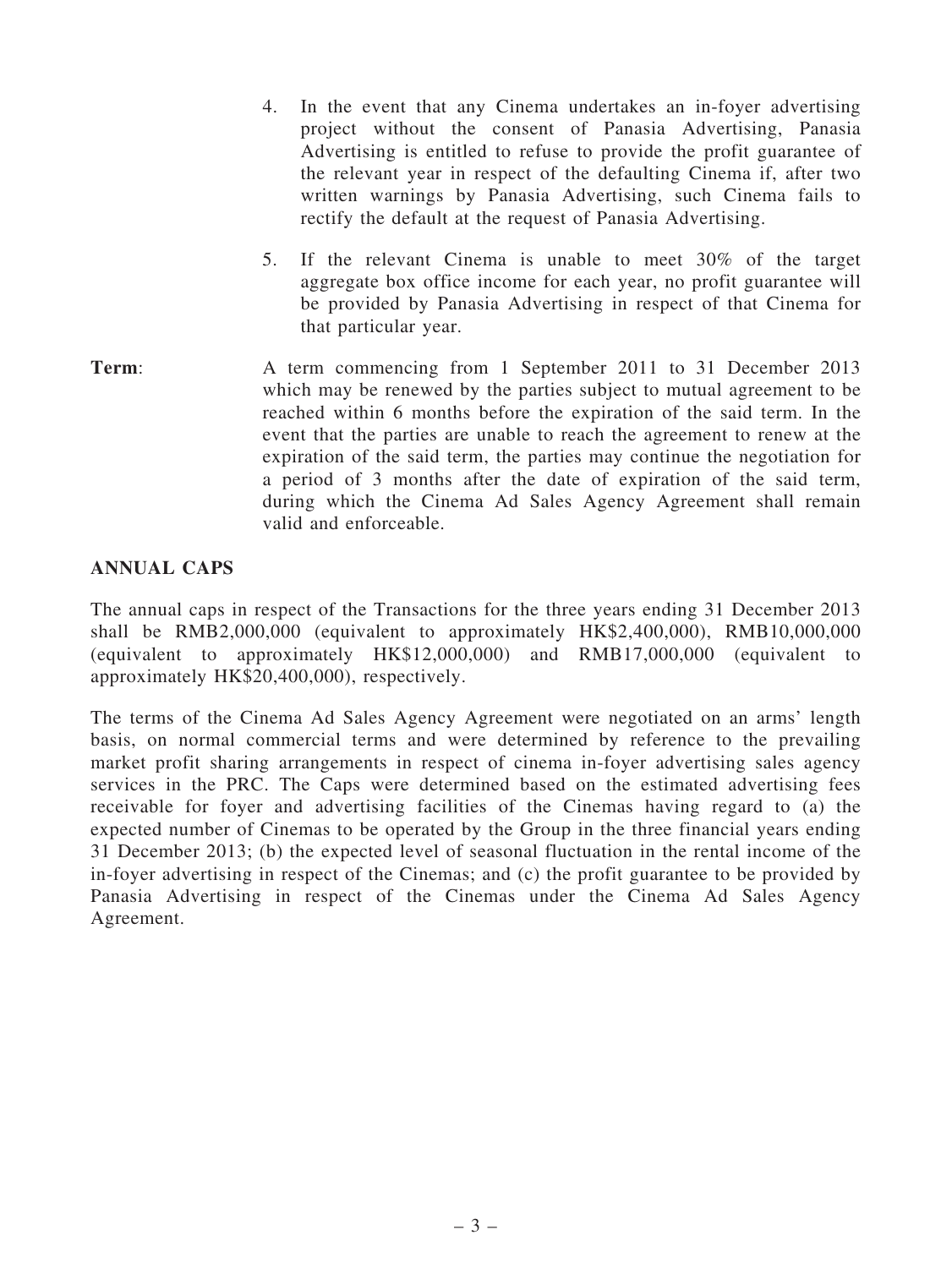#### INFORMATION OF THE COMPANY AND PANASIA ADVERTISING

The Company is an investment holding company incorporated in Bermuda with limited liability, the shares of which are listed on the Main Board of the Stock Exchange. The principal activities of the Group comprise worldwide film and video distribution, film exhibition in Hong Kong, PRC, Taiwan and Singapore and films and television programmes production, provision of advertising and consulting services in the PRC.

Panasia Advertising is principally engaged in the provision of distribution and agency services for advertisements.

#### REASONS FOR ENTERING INTO THE CONTINUING CONNECTED TRANSACTIONS

Due to growth and expansion of the Group's operations in the PRC and the increasing number of Cinemas operated and to be operated by the Group, the Board considers that the engagement of Panasia Advertising to provide cinema advertising sales agency services to the Group will facilitate the Group to concentrate its resources on the management and operation of the Cinemas, meanwhile, enable the Group to enhance its revenue from the provision of cinema in-foyer advertising space for rental.

The Directors (including the independent non-executive Directors) consider that the entering into of the Cinema Ad Sales Agency Agreement and that the terms thereof are fair and reasonable and in the interests of the Company and its shareholders as a whole.

#### LISTING RULES IMPLICATIONS

Mr. Wu, a Director and substantial shareholder of the Company, was interested in an aggregate of approximately 63.95% of the issued share capital of the Company as at the date of this announcement through his direct holding of approximately 0.19% of the issued share capital of the Company, and through Orange Sky, Skyera, Mainway and Cyber. As a result, under the Listing Rules, Mr. Wu and his associates are connected persons of the Company. As Panasia Advertising is a wholly-owned subsidiary of Orange Sky, Panasia Advertising is an associate of Mr. Wu. Accordingly, Panasia Advertising is a connected person of the Company and the Transactions constitute continuing connected transactions under Chapter 14 of the Listing Rules.

As the applicable percentage ratios in respect of the Caps are more than 0.1% but less than 5%, the Transactions are subject to the reporting, announcement and annual review requirements but are exempt from the independent shareholders' approval requirement under Chapter 14A of the Listing Rules.

Ms. Wu Keyan is the sister of Mr. Wu and is an associate of Mr. Wu under Chapter 14A of the Listing Rules. In view of the interests of Mr. Wu and Ms. Wu Keyan in Panasia Advertising as mentioned above, they have abstained from voting on the relevant resolution of the Board approving the Transactions. Save for Mr. Wu and Ms. Wu Keyan, none of the Directors have a material interest in the Transactions.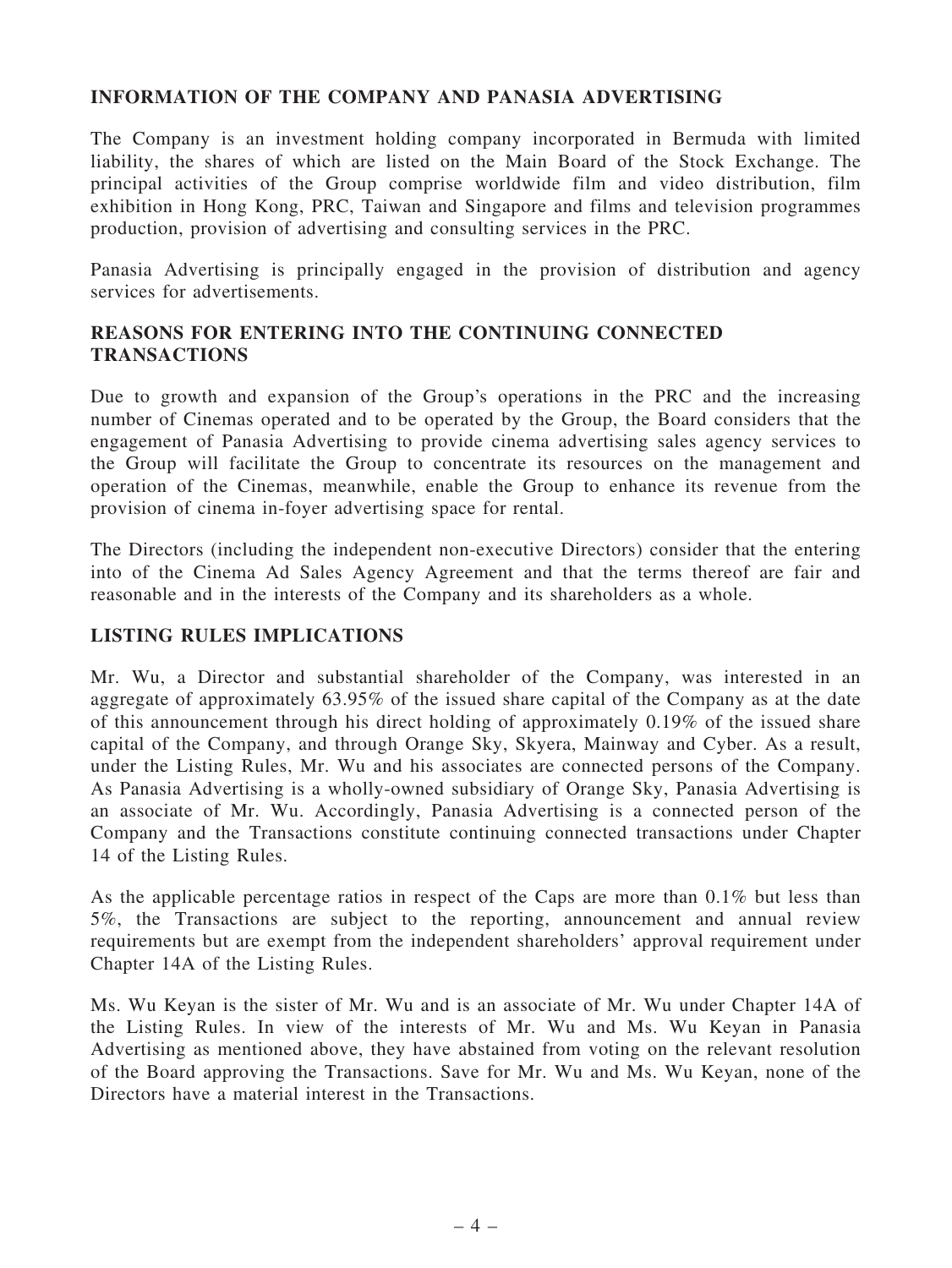## DEFINITIONS

In this announcement, the following expressions shall have the following meanings unless the context requires otherwise:

| "associate(s)"                        | the meaning ascribed to it in the Listing Rules                                                                                                                                                                                                      |
|---------------------------------------|------------------------------------------------------------------------------------------------------------------------------------------------------------------------------------------------------------------------------------------------------|
| "Board"                               | the board of Directors                                                                                                                                                                                                                               |
| "Caps"                                | for the purpose of Chapter 14A of the Listing Rules, means<br>the proposed annual caps of the Transactions for the three<br>years ending 31 December 2013 as set out in the section<br>headed "Annual Caps" in this announcement                     |
| "Cinemas"                             | all cinemas operated or to be operated by OSGH (China) in<br>the PRC (other than the Golden Harvest Shenzhen Cinema<br>(嘉禾深圳影城) and the cinema in Sanlitun, Beijing (北京三<br>里屯橙 Cinema 影城)                                                           |
| "Cinema Ad Sales Agency<br>Agreement" | the agreement dated 1 September 2011 entered into between<br>OSGH (China) and Panasia Advertising pursuant to which<br>OSGH (China) appointed Panasia Advertising to provide<br>cinema in-foyer advertising sales agency services to OSGH<br>(China) |
| "Company"                             | Orange Sky Golden Harvest Entertainment (Holdings)<br>Limited (橙天嘉禾娛樂(集團)有限公司*), a limited liability<br>company incorporated in Bermuda, the shares of which are<br>listed on the Stock Exchange                                                     |
| "connected persons"                   | has the meaning ascribed to it under the Listing Rules                                                                                                                                                                                               |
| "Cyber"                               | Cyber International Limited, a company which is owned by<br>an associate of Mr. Wu and is holding approximately 6.66%<br>of the total issued share capital of the Company as at the<br>date of this announcement                                     |
| "Directors"                           | directors of the Company                                                                                                                                                                                                                             |
| "Group"                               | the Company and its subsidiaries                                                                                                                                                                                                                     |
| "Hong Kong"                           | the Hong Kong Special Administrative Region of the PRC                                                                                                                                                                                               |
| "Listing Rules"                       | Rules Governing the Listing of Securities on the Stock<br>Exchange                                                                                                                                                                                   |
| "Mainway"                             | Mainway Enterprises Limited a company which is wholly<br>owned by Mr. Wu and is holding approximately 15.12% of<br>the total issued share capital of the Company as at the date<br>of this announcement                                              |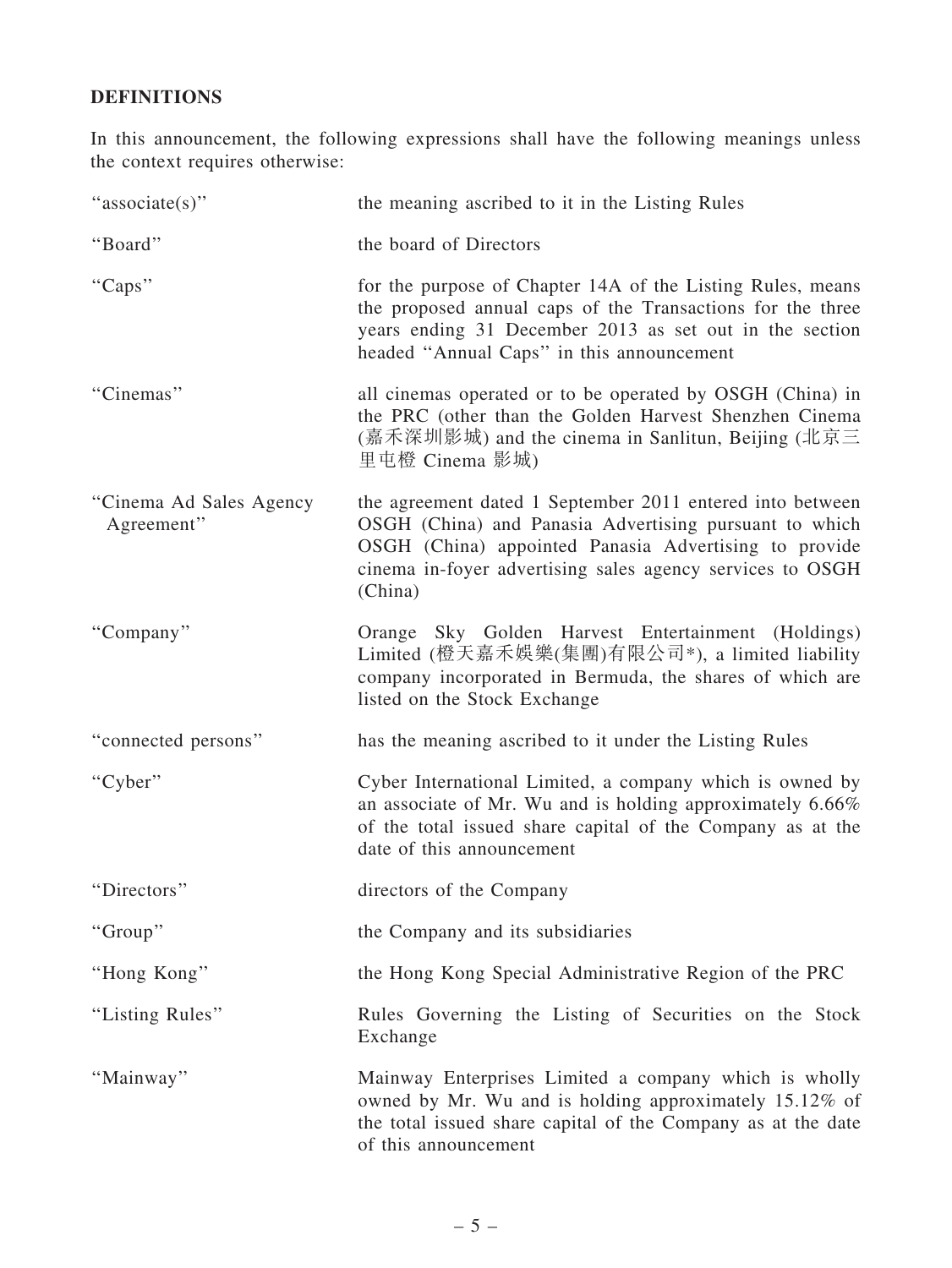| "Mr. Wu"                  | Mr. Wu Kebo, a Director and substantial shareholder of the<br>Company                                                                                                                                                                                                               |
|---------------------------|-------------------------------------------------------------------------------------------------------------------------------------------------------------------------------------------------------------------------------------------------------------------------------------|
| "Orange Sky"              | Orange Sky Entertainment Group (International) Holding<br>Company Limited (橙天娛樂集團(國際)控股有限公司), a<br>company which is 80% beneficially owned by Mr. Wu and<br>is holding approximately 20.92% of the total issued share<br>capital of the Company as at the date of this announcement |
| "OSGH (China)"            | 橙天嘉禾影城(中國)有限公司 (Orange Sky Golden Harvest<br>(China) Cinemas Co., Ltd.), a company established in the<br>PRC and is a wholly owned subsidiary of the Company                                                                                                                        |
| "Panasia Advertising"     | 泛亞华影廣告(深圳)有限公司 (Panasia Cinema Advertising<br>(Shenzhen) Co., Ltd.), a company established in the PRC<br>and a wholly owned subsidiary of Orange Sky, and which is<br>engaged in provision of advertising agency services                                                           |
| "PRC"                     | People's Republic of China (for the purpose of this<br>announcement, excluding Hong Kong, Macau Special<br>Administrative Region and Taiwan)                                                                                                                                        |
| "Skyera"                  | Skyera International Limited, a company which is wholly<br>owned by Mr Wu and is holding approximately 21.06% of<br>the total issued share capital of the Company as at the date<br>of this announcement                                                                            |
| "Stock Exchange"          | The Stock Exchange of Hong Kong Limited                                                                                                                                                                                                                                             |
| "substantial shareholder" | the meaning ascribed to it in the Listing Rules                                                                                                                                                                                                                                     |
| "Transactions"            | transactions contemplated under the Cinema Ad Sales<br>Agency Agreement                                                                                                                                                                                                             |
| " $HKS$ "                 | Hong Kong dollars, the lawful currency of Hong Kong                                                                                                                                                                                                                                 |
| "RMB"                     | Renminbi, the lawful currency of the PRC                                                                                                                                                                                                                                            |
| $\lq\lq q_0$ "            | per cent                                                                                                                                                                                                                                                                            |

In this announcement, the exchange rate of RMB1 to HK\$1.2 is used for reference only.

By Order of the Board Orange Sky Golden Harvest Entertainment (Holdings) Limited Yuen Kwok On *Company Secretary*

Hong Kong, 1 September 2011